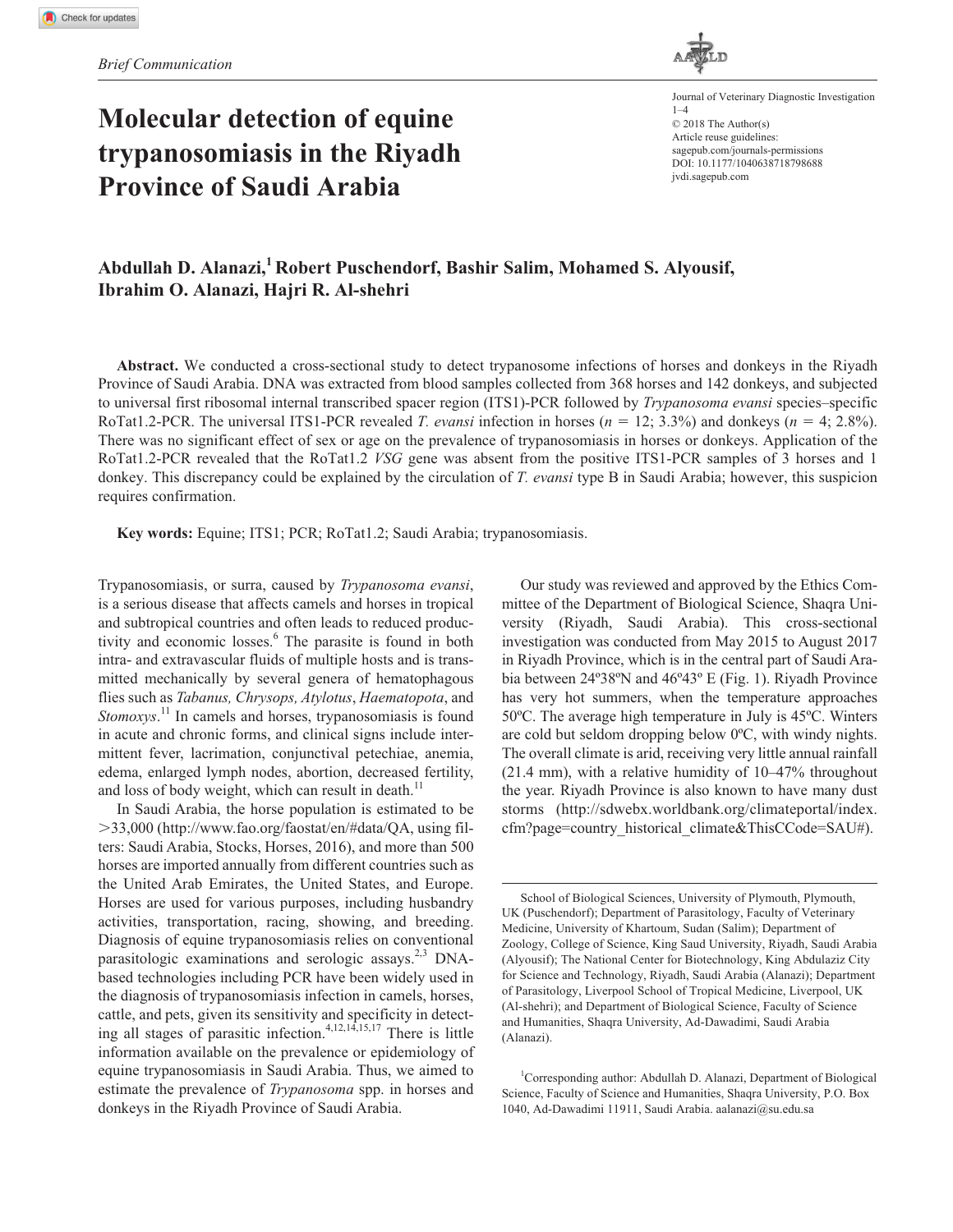

**Figure 1.** Map of Riyadh Province, Saudi Arabia.

Blood samples  $(n = 510)$  were collected from 368 horses and 142 donkeys. All of the animals were apparently healthy at the time of blood collection. Blood samples were collected from each animal (5–10 mL) from the jugular vein into blood collection tubes (BD EDTA Vacutainer tube, Gribbles Pathology, VIC, Australia) and transported to the parasitology laboratory at the Department of Biological Sciences, Faculty of Science and Humanities, Shaqra University, for DNA extraction.

Total genomic DNA was isolated (DNeasy blood and tissue kit, Qiagen, Hilden, Germany), eluted in 100 μL of elution buffer according to the manufacturer's instructions, and stored at −80°C prior to being sent to the molecular laboratory at the School of Biological and Marine Sciences, University of Plymouth (Plymouth, UK) for PCR analysis.

A 2-step PCR protocol was used to detect *Trypanosoma* spp. in DNA samples. In the first step, first ribosomal internal transcribed spacer (ITS1)-PCR was performed to amplify a 250-700-bp fragment from the ITSI region using the ITS1 CF forward primer (5'-CCGGAAGTTCACCGATATTG-3') and the ITS1 BR reverse primer (5'-TGCTGC-GTTCTTCAACGAA-3'), which differentiates trypanosome species by their respective band size, with 250, 400, 480, and 700 bp indicating *T. vivax, T. simiae, T. brucei* subspecies, and *T. congolense* savannah, respectively.12 Then, all positive 480-bp ITS1-PCR samples were further subjected to *T. evansi* species–specific RoTat1.2-PCR using a primer set that amplifies 151 bp of the *T. evansi* RoTat1.2 *VSG* gene (TeRo-Tat920F: 5'-CTGAAGAGGTTGGAAATGGAGAAG-3'; TeRoTat1070R: 5'-GTTTCGGTGGTTCTGTTGTT-GTTA-3').<sup>10</sup> The 2 PCRs were performed in a final reaction volume of 50  $\mu$ L, containing 25  $\mu$ L of 2× DNA polymerase master mix (Dream Taq, Thermo Scientific, Nalgene, UK), 0.4  $\mu$ M (1  $\mu$ L) of each primer, and 4  $\mu$ L of DNA template; the reaction was brought to the final volume of 50 μL with

19 μL of PCR-grade water (Invitrogen, Paisley, UK). Positive and negative controls were included in each reaction. The thermocycling conditions consisted of an initial 2-min incubation at 95°C, followed by 40 cycles of denaturation at 95°C for 30 s, primer annealing at 58°C for 30 s and extension at 72°C for 1 min, followed by a final extension step at 72°C for 5 min, after which the samples were held at 4°C. The PCR product was electrophoresed on 1.5% agarose gel containing 10 μL/mL SYBER Safe (Thermo Scientific) in Tris acetate–EDTA buffer at 100 V for 45 min and photographed under ultraviolet transilluminators (ImageQuant Laz4000, GE Healthcare Life Science, Hammersmith, UK). The size of each product was estimated by comparison with a GeneRuler 100-bp DNA ladder marker (Thermo Scientific).

To determine the trypanosome species, positive samples of *T. evansi* were sent to Macrogen Europe (The Netherlands) for sequencing of the ITS1 region, and the results were compared with sequences available in GenBank using BLAST ([http://blast.ncbi.nlm.nih.gov/\)](http://blast.ncbi.nlm.nih.gov/). Phylogenetic analyses were constructed based on comparing the identified sequence in our study with the related sequences from Gen-Bank by the neighbor-joining method with the distance algorithms available in MEGA v.7 ([https://www.megasoft](https://www.megasoftware.net/). Bootstrap values were determined with 1,000 replicates of the datasets. The sequence was deposited in GenBank under accession MH087231 (see Supplementary Figure 1))[ware.net/\). Bootstrap values were determined with 1,000](https://www.megasoftware.net/). Bootstrap values were determined with 1,000 replicates of the datasets. The sequence was deposited in GenBank under accession MH087231 (see Supplementary Figure 1))  [replicates of the datasets. The sequence was deposited in](https://www.megasoftware.net/). Bootstrap values were determined with 1,000 replicates of the datasets. The sequence was deposited in GenBank under accession MH087231 (see Supplementary Figure 1)) GenBank under accession MH087231 (se[e Supplementary](http://journals.sagepub.com/doi/suppl/10.1177/1040638718797379) [Figure 1](http://journals.sagepub.com/doi/suppl/10.1177/1040638718797379)).

Statistical analyses were performed (SPSS v.17.0, IBM, New York, NY). Animals were divided into 2 age groups: animals  $\leq 5$ -y-old (young) and animals  $>5$ -y-old (mature). The associations between the prevalence of *Trypanosoma* and risk factors such as sex and age were determined using the chi-square test;  $p \le 0.05$  was considered significant.

ITS1-PCR revealed that the prevalence of *T. evansi* infection was 3.3% in horses and 2.8% in donkeys (Table 1; Fig. 2). However, RoTat1.2-specific PCR revealed that 4 samples that tested positive by ITS1-PCR were negative for the *RoTat1.2* gene (Fig. 3). Phylogenetic data and BLAST results of ITS1 showed that *T. evansi* is closely related to *T. evansi* isolate STIB 780, accession KU552341, from Kenyan camels (Fig. 4). Both horses and donkeys in Riyadh Province were infected with a single trypanosome species (*T. evansi*), and no mixed-species infection was found. There was no significant effect of sex or age on the prevalence of *T. evansi* in horses or donkeys (Table 1).

We detected only *T. evansi* and not *T. vivax* using PCR with the generic primers ITS1 CF and ITS1 BR, which allow for the detection and differentiation of all pathogenic trypanosomes, as has been shown in previous studies.<sup>12,15,16</sup> In contrast, the *T. evansi* type A species–specific RoTat1.2-PCR confirmed the presence of parasite DNA in 12 ITS1-PCR– positive samples and its absence in 4 ITS1-PCR–positive samples. The latter finding could be attributed to the presence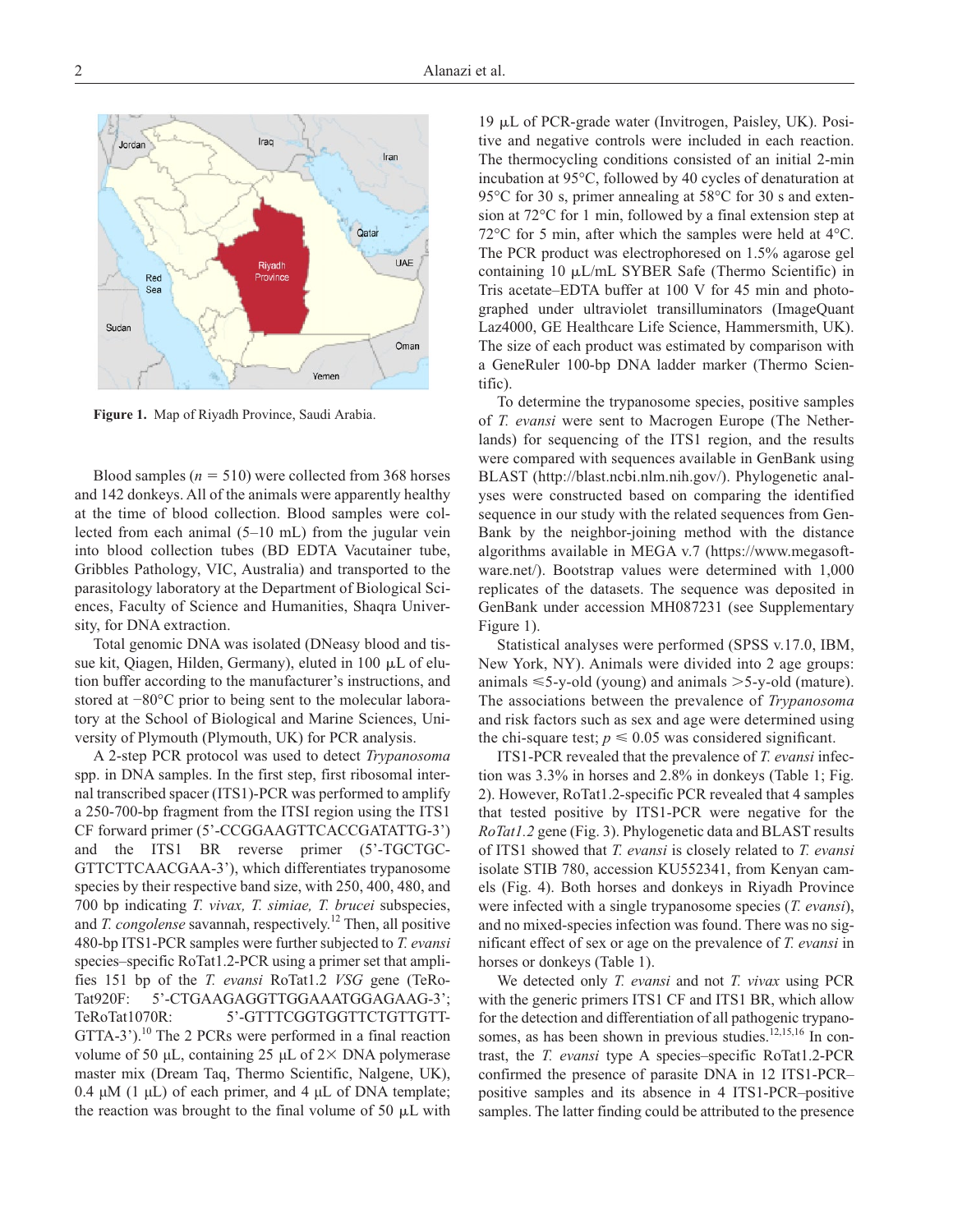| Risk factor | Horses  |          |          |           | Donkeys          |          |          |           |
|-------------|---------|----------|----------|-----------|------------------|----------|----------|-----------|
|             | $\it n$ | Positive | $\chi^2$ | $p$ value | $\boldsymbol{n}$ | Positive | $\chi^2$ | $p$ value |
| <b>Sex</b>  |         |          |          |           |                  |          |          |           |
| Male        | 127     | 3(2.4)   | 0.481    | 0.496     | 55               | 1(1.8)   | 0.567    | 0.327     |
| Female      | 241     | 9(3.7)   |          |           | 87               | 3(3.4)   |          |           |
| Total       | 368     | 12(3.3)  |          |           | 142              | 4(2.8)   |          |           |
| Age         |         |          |          |           |                  |          |          |           |
| $\leq 5$ y  | 217     | 4(1.8)   | 3.368    | 0.066     | 49               | 0(0.0)   | 2.168    | 0.141     |
| >5 y        | 151     | 8(5.3)   |          |           | 93               | 4(4.3)   |          |           |
| Total       | 368     | 12(3.3)  |          |           | 142              | 4(2.8)   |          |           |

**Table 1.** Chi-square analysis of the association of sex and age risk factors with *Trypanosoma* spp. infection in horses and donkeys in the Riyadh Region of Saudi Arabia.

 $p > 0.05$  = nonsignificant. Numbers in parentheses are percentages.



**Figure 2.** Results of the 1.8% agarose gel electrophoresis showing amplified DNA of the 480-bp band that is specific for *Trypanosoma brucei* subspecies (*T. evansi*) using ITS1-PCR. Lane M = 100-bp molecular size marker (GeneRuler); lane T = *Trypanosoma* spp. positive control DNA; lane N = negative PCR control (water); lanes  $1-12$  = template DNA isolated from horse blood samples; lanes  $13-16$  = template DNA isolated from donkey blood samples.



**Figure 3.** Results of 1.8% agarose gel electrophoresis separating the amplicons of the RoTat1.2 *VSG* gene of *Trypanosoma evansi*. Lane  $M = 100$ -bp molecular size marker (GeneRuler); lane T.e = *T. evansi* positive control DNA; lane N = negative PCR control (water); lanes 1–12 = template DNA isolated from horse blood samples; lanes 13–16 = template DNA isolated from donkey blood samples. All samples were weakly positive except samples 3, 6, 9, and 16, which were negative. The 151-bp band is specific for *T. evansi* using the TeRoTat920F/ TeRoTat1070R primer set.

of non–RoTat1.2 *T. evansi* type B outside of Africa, although this should be confirmed by further investigation.<sup>17</sup>

Overall, *T. evansi* was more prevalent in horses (*n* = 12; 3.3%) than in donkeys  $(n = 4, 2.8\%)$  in our study, but the prevalence in horses was lower than identified in other studies. In Jordan, the prevalence of *T. evansi w*as reported to be 9.6% ( $n = 83$ ) in horses and 0.0% ( $n = 40$ ) in donkeys.<sup>1</sup> In Sudan, trypanosomes were more prevalent in horses 12.7%  $(n = 393)$  than in donkeys  $(3.4\%, n = 116).^{15}$  However, in

Gambia, the prevalence of trypanosome infection was 93.4%  $(n = 183)$  in horses and 82.7%  $(n = 58)$  in donkeys.<sup>8</sup> In Israel, the seroprevalence of *T. evansi* was  $4.6\%$  ( $n = 614$ ) in horses.5 In Pakistan, the prevalence of *T. evansi* was 0.5% (*n*  $= 375$ ) in horses with the Woo test, 1.3% with both ITS1 CF/ BR PCR and RoTat1.2 PCR, and 14.4% with a card agglutination test for trypanosomiasis (CATT)/*Trypanosoma evansi.*17 However, in India, PCR testing indicated that 6.8%  $(n = 44)$  of donkeys were infected with *T. evansi.*<sup>13</sup>